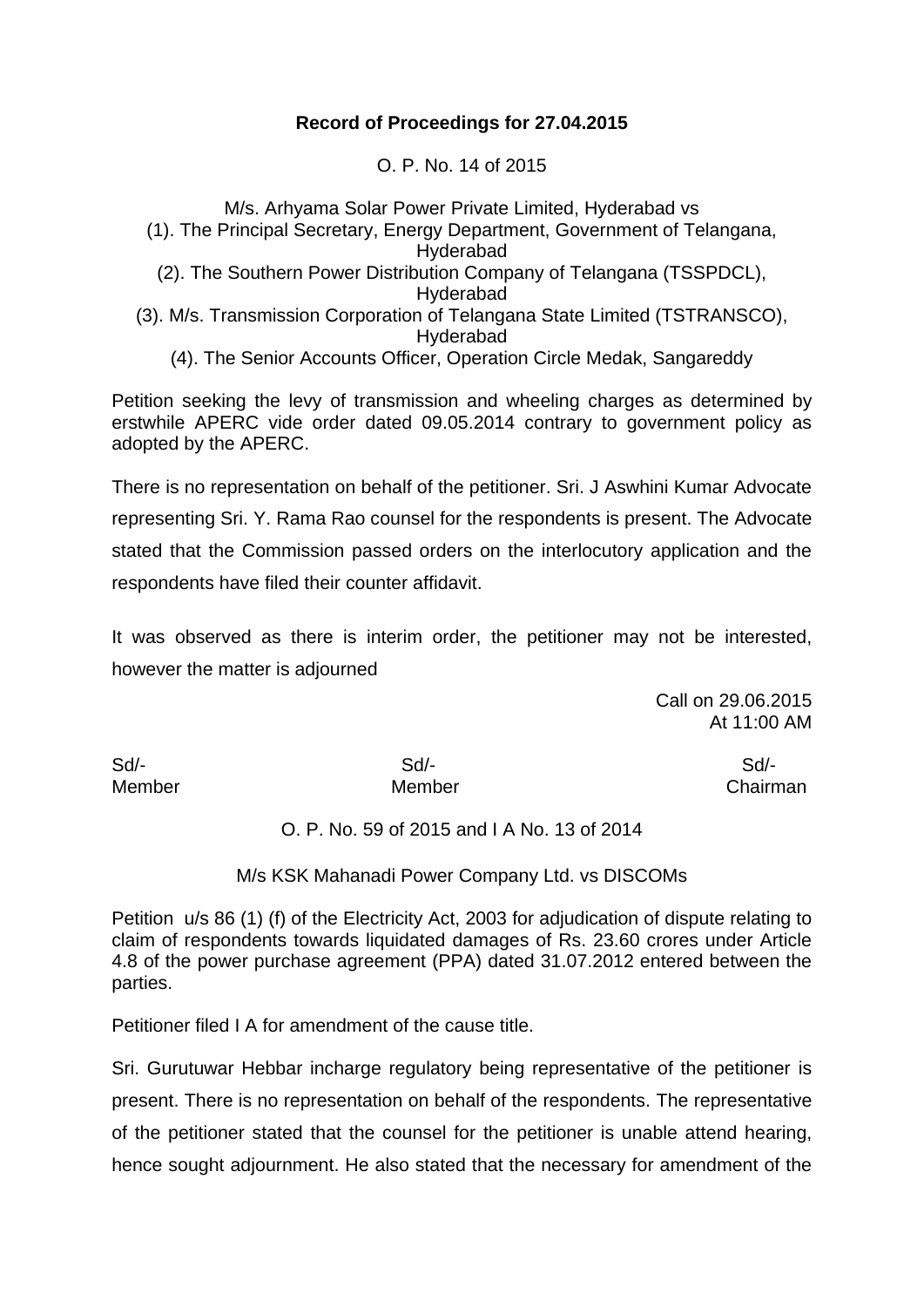cause title is already filed. The representative of the petitioner sought adjournment to a particular date as a similar matter is also posted. Agreed and adjourned to the same date of earlier matter that is 23.06.2015.

> Call on 23.06.2015 At 11:00 AM

Sd/- Sd/- Sd/-

Member Member Chairman

### O. P. No. 60 of 2015

DISCOMs & APPCC vs KSK Mahanadi Power Company Ltd & 4 others

Petition u/s 86 (1) (f) of the Electricity Act, 2003 for directions on illegal claim of Rs. 66.31 crs towards the transmission charges for the period  $16<sup>th</sup>$  June, 2013 to  $13<sup>th</sup>$ August, 2013 and capacity charges for the period  $16<sup>th</sup>$  June 2013 to 26<sup>th</sup> July, 2013 by illegal invoking letter of credit by M/s KSK Mahanadi Power Company Ltd., for the period without supplying power to the petitioners.

Sri. Gurutuwar Hebbar incharge regulatory being representative of the respondent is present. There is no representation on behalf of the petitioners. The representative of the respondent stated that the counsel for the respondent is unable attend hearing, hence sought adjournment. He also stated that the necessary for amendment of the cause title has to be undertaken by the petitioners. The representative of the respondent sought adjournment to a particular date as a similar matter is also posted. Agreed and adjourned to the same date of earlier matter that is 23.06.2015.

> Call on 23.06.2015 At 11:00 AM

Sd/- Sd/- Sd/-

Member Member Chairman

O. P. No. 61 of 2015 and I A No 23 of 2015

M/s Green Energy Association vs DISCOMs & SLDC

Petition u/s 142 of the Electricity Act, 2003 for non-compliance of regulation 7 (1) & (2) and 9 of the APERC renewable power purchase obligation (compliance by purchase of renewable energy / renewable energy certificate) Regulation, 2012.

Sri B. Tagore, Advocate counsel for the petitioner and Sri. B Sanjay Kumar, ADE (IPC) TSPCC, being representative of the respondent are present. The counsel for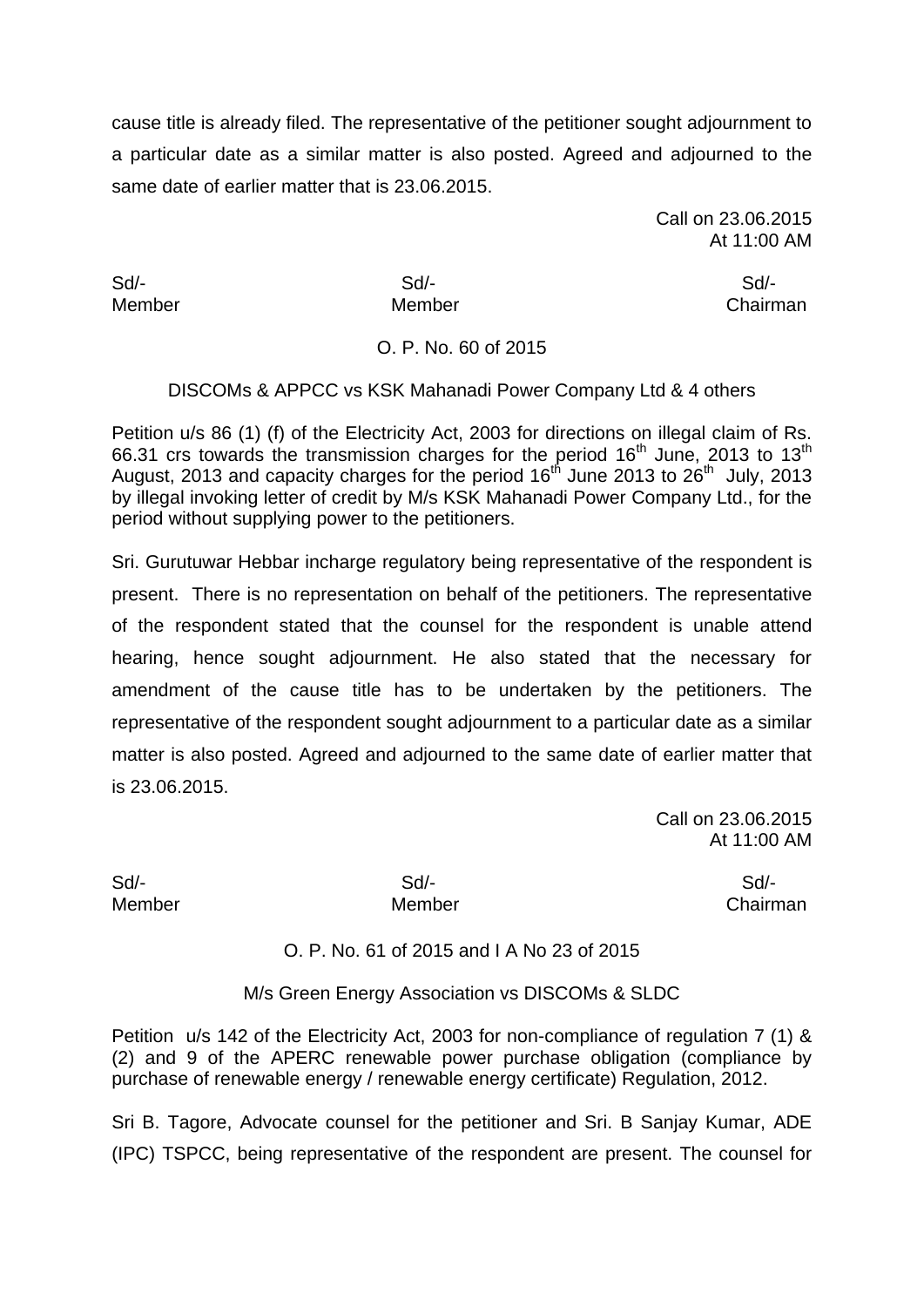the petitioner stated that he has filed vakalat on behalf of the petitioner and he also filed an amendment petition seeking to amend the cause title along with the prayer. The representative of the respondent stated that the counsel engaged by them has sought time. The counsel for petitioner insisted for ordering amendment of title.

However the Commission observed that it made some comments in its tariff order which is being released in a day or two. Hence the matter will be adjourned.

> Call on 30.06.2015 At 11:00 AM

Sd/- Sd/- Sd/- Member Member Chairman

# O. P. No. 62 of 2015

## DISCOMs vs Nil

Petition u/s 86 (1) (e) and 61 & 66 of the Electricity Act, 2003 read with Regulation 8 of APERC (conduct of business) regulations, 1999 seeking modification / amendments to RPPO (renewable power purchase obligation) during each of the years 2012-13 to 2016-17 passed in Regulation No. 1 of 2012 dated 21.03.2012.

Sri. B Sanjay Kumar, ADE (IPC) TSPCC, being representative of the petitioners is present. There are no respondents stated, hence none appeared. The representative of the petitioner stated that the counsel engaged by them has sought time.

However the Commission observed that it made some comments in its tariff order which is being released in a day or two. Hence the matter will be adjourned but without a date. Further steps will be taken later in the matter.

| Sd/-   | Sd/-   | Sd/-     |
|--------|--------|----------|
| Member | Member | Chairman |

O. P. No. 49 of 2015 and I. A. No. 18 of 2015

M/s. Corporate Power Limited vs TSSPDCL & TSNPDCL

Petition seeking resolution of disputes between it and the licensees in the erstwhile state of A.P. by refering the matter to arbitration in respect of PPA dt. 31-07-2012.

Filed a I.A under Section 94 (2) of the Act, 2003 seeking to withdrawl the original petition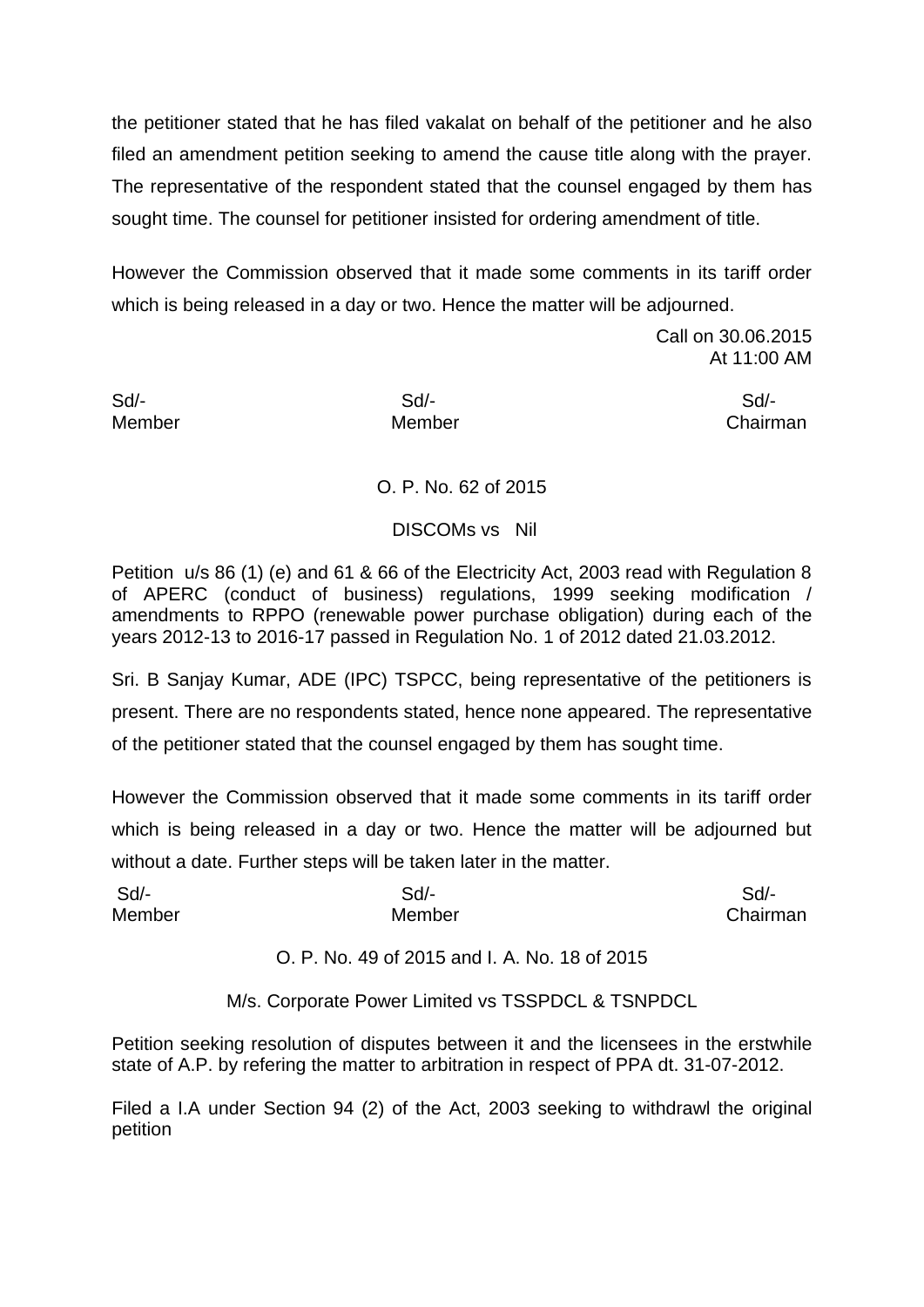There is no representation on behalf of the petitioner. Sri. J Aswini Kumar Advocate representing Sri. Y Rama Rao counsel for the respondent and K Dileep Kumar SE IPC of TSSPDCL are present for the respondents. The representative stated that the petitioner sought to withdraw the original petition having obtained stay from the City Civil Court. The issue is with regard to encashment of bank guarantee towards liquidated damages as there was supply of power within time stipulated in the PPA.

The Commission observed that facts be placed before the Commission for deciding on the petition for withdrawl by 16.05.2015.

| Sd/-   | $Sd$ -             | Sd       |
|--------|--------------------|----------|
| Member | Member             | Chairman |
|        | O.P.No. 74 of 2015 |          |

M/s Hetero Wind Power Ltd. Vs TSTRANSCO, APTRANSCO & TSSPDCL

Petition seeking execution of tariff order dt.09.05.2014 with regard to exemption of transmission & wheeling charges for the petitioner's wind project.

Sri. N Sreeramchandra Murthy representative of the petitioner and Sri. J Aswini Kumar Advocate representing Sri. Y Rama Rao counsel for the respondent are present. The representative of the petitioner sought time to take steps to amend the title and the petition in view of the Reorganisation Act. As his counsel is unable to attend hearing he has sought time for the said purpose. The Advocate represented that the he is being engaged by the respondents and needs time to submit arguments, hence requested for adjournment.

Petitioner to take necessary steps to for amendment of the cause title. Adjourned.

Call on 22.06.2015 At 11:00 AM

Sd/- Sd/- Sd/-

Member Member Chairman

O. P. No. 81 of 2015 and I. A. No. 22 of 2015

M/s. Earth Solar Pvt. Ltd vs TSSPDCL & CGM (Comml & RAC), TSSPDCL

Petition seeking to question the action of the license in not modifying and changing the substation as requested and also postponing the COD by one year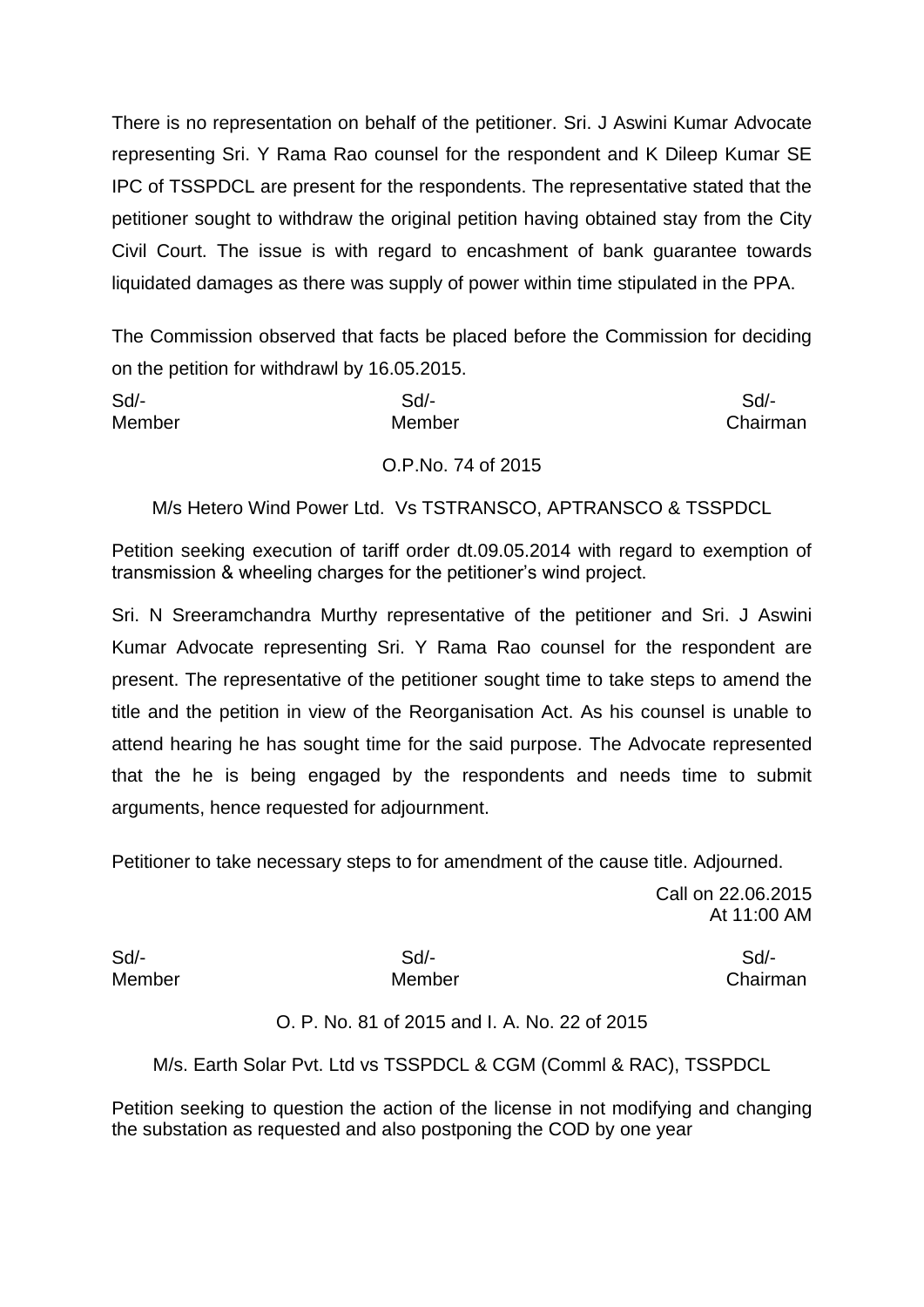Sri. D. Madhava Rao Advocate and counsel for the petitioner and Sri. J Aswini Kumar Advocate representing Sri. Y Rama Rao counsel for the respondent and K Dileep Kumar SE IPC of TSSPDCL representative of the respondents are present. The counsel for the petitioner sought interim orders for directing the DISCOM not to encash the bank guarantee till disposal of the case as they are likely to do so any time. On the other hand it was represented by the counsel for the respondents that the petitioner has as already approached the Hon'ble High Court and obtained stay of the encashment for 6 weeks. The DISCOM needs to file counter afterwards, the Commission may decide the matter.

At this stage it was pointed out by the Commission that the DISCOM has not responded to the request of the petitioner in writing and also asked the officer who replied to the petitioner over telephone as to why written communication in reply is not given. As there was no reply, Commission directed filing of counter affidavit including why the request was not acceded immediately. The Commission required the petitioner to await the counter affidavit as it cannot pass any orders in the absence of true facts. The respondents were directed to file a copy of the counter affidavit filed before the Hon''ble High Court before the Commission also for its information. Accordingly, adjourned.

> Call on 30.06.2015 At 11:00 AM

Sd/- Sd/- Sd/-

Member Member Chairman

### O. P. No. 82 of 2015

#### M/s. Pragathi Group vs TSSPDCL & TSTRANSCO

Petition seeking to question the action of levying wheeling and transmission charges by licensees along with other issues.

Sri. N. K. K. Venkat consultant along with Sri. S. Hari Kumar Site Engineer and Sri. J Aswini Kumar Advocate representing Sri. Y Rama Rao counsel for the respondent and K Dileep Kumar SE IPC of TSSPDCL representative of the respondents are present. The representative of the petitioner sought interim order on the charges. The counsel for the respondents stated that the DISCOM needs to file counter afterwards, the Commission may decide the matter.